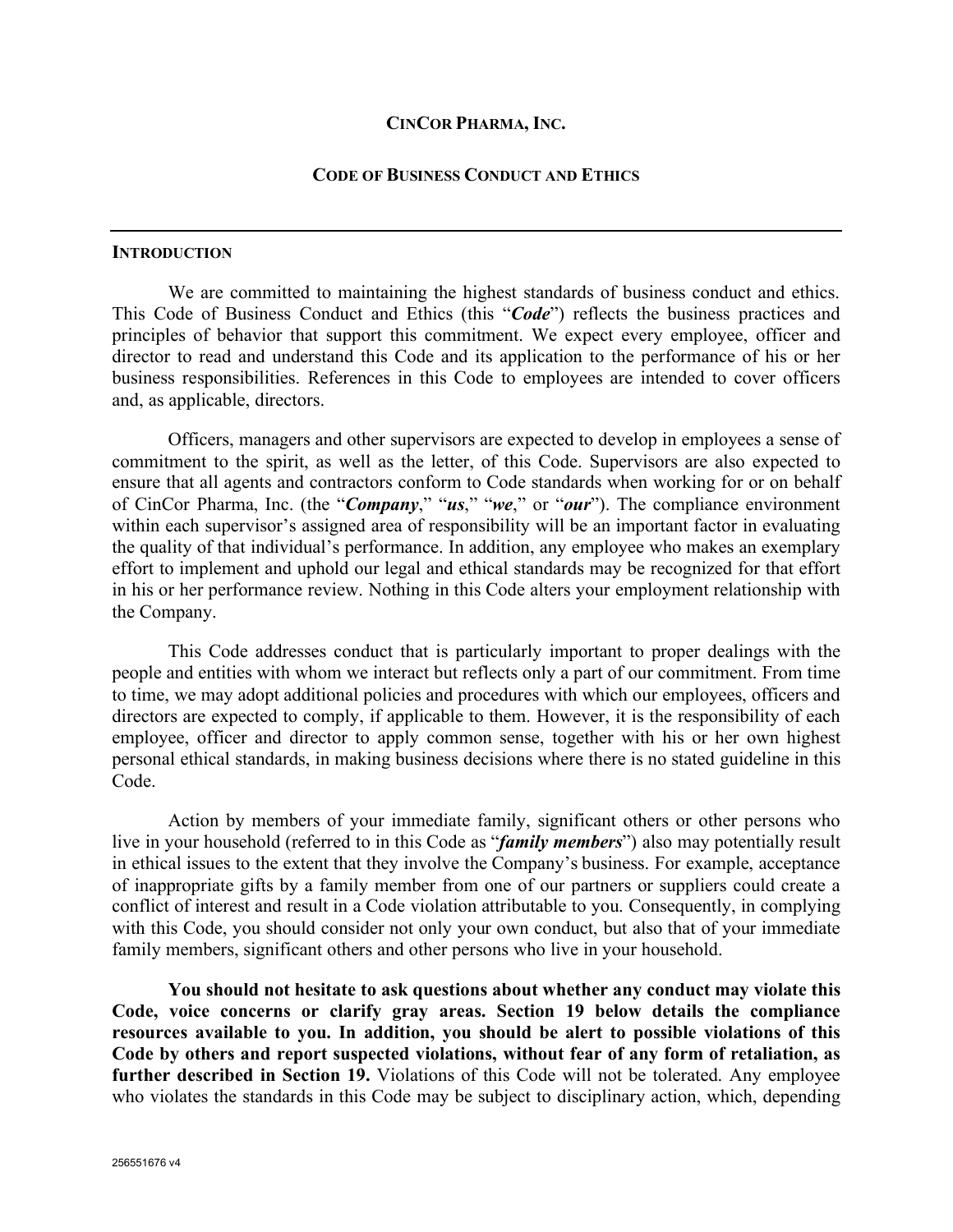on the nature of the violation and the history of the employee, may range from a warning or reprimand to and including termination of employment and, in appropriate cases, civil legal action or referral for regulatory or criminal prosecution.

After carefully reviewing this Code, you must sign the acknowledgment attached as **Exhibit A** hereto, indicating that you have received, read, understand and agree to comply with this Code. The acknowledgment must be returned either electronically in a manner provided for by the Company or to the person designated as the Compliance Officer (as further described in Section 19) or such Compliance Officer's designee within ten (10) business days of your receipt of this Code and on an annual basis as the Company may require.

### **1.** *Honest and Ethical Conduct*

It is the policy of the Company to promote high standards of integrity by conducting our affairs in an honest and ethical manner. The integrity and reputation of the Company depends on the honesty, fairness and integrity brought to the job by each person associated with us. Unyielding personal integrity is the foundation of corporate integrity.

### **2.** *No Discrimination and/or Harassment*

The Company is committed to providing a work environment free of any form of unlawful harassment or discrimination. The Company is committed to maintaining a respectful, courteous work environment that respects the dignity and worth of each employee and that recognizes the various cultural, ethnic and religious backgrounds of our employees. The Company is an equal opportunity employer and does not discriminate against its employees, officers or directors, on the basis of race, color, sex, religion, national origin, ancestry, citizenship, age, disability, sexual orientation, gender identity or expression, pregnancy, marital status, military or veteran status, medical condition, genetic information or any other characteristic protected by applicable federal, state or local law. The Company is committed to actions and policies to assure fair employment, including equal treatment in hiring, promotion, training, compensation, termination and corrective action.

Inappropriate workplace behavior, discrimination and unlawful harassment are wholly inconsistent with these commitments. The Company does not tolerate discrimination by any member of its personnel and does not tolerate harassment (including sexual harassment) of its employees, contract workers, customers and vendors in any form. Our work environment must remain free of all forms of discrimination, harassment, bullying and retaliation. No employee, contract worker, customer, vendor or other person who does business with this organization is exempt from the prohibitions within this policy.

### **3.** *Legal Compliance*

Obeying the law, both in letter and in spirit, is the foundation of this Code. Our success depends upon each employee operating within legal guidelines and cooperating with local, national and international authorities (as further described in Section 6with respect to international business laws). We expect employees to understand the legal and regulatory requirements applicable to their business units and areas of responsibility including, without limitation, laws covering bribery and kickbacks, copyrights, trademarks and trade secrets, information privacy,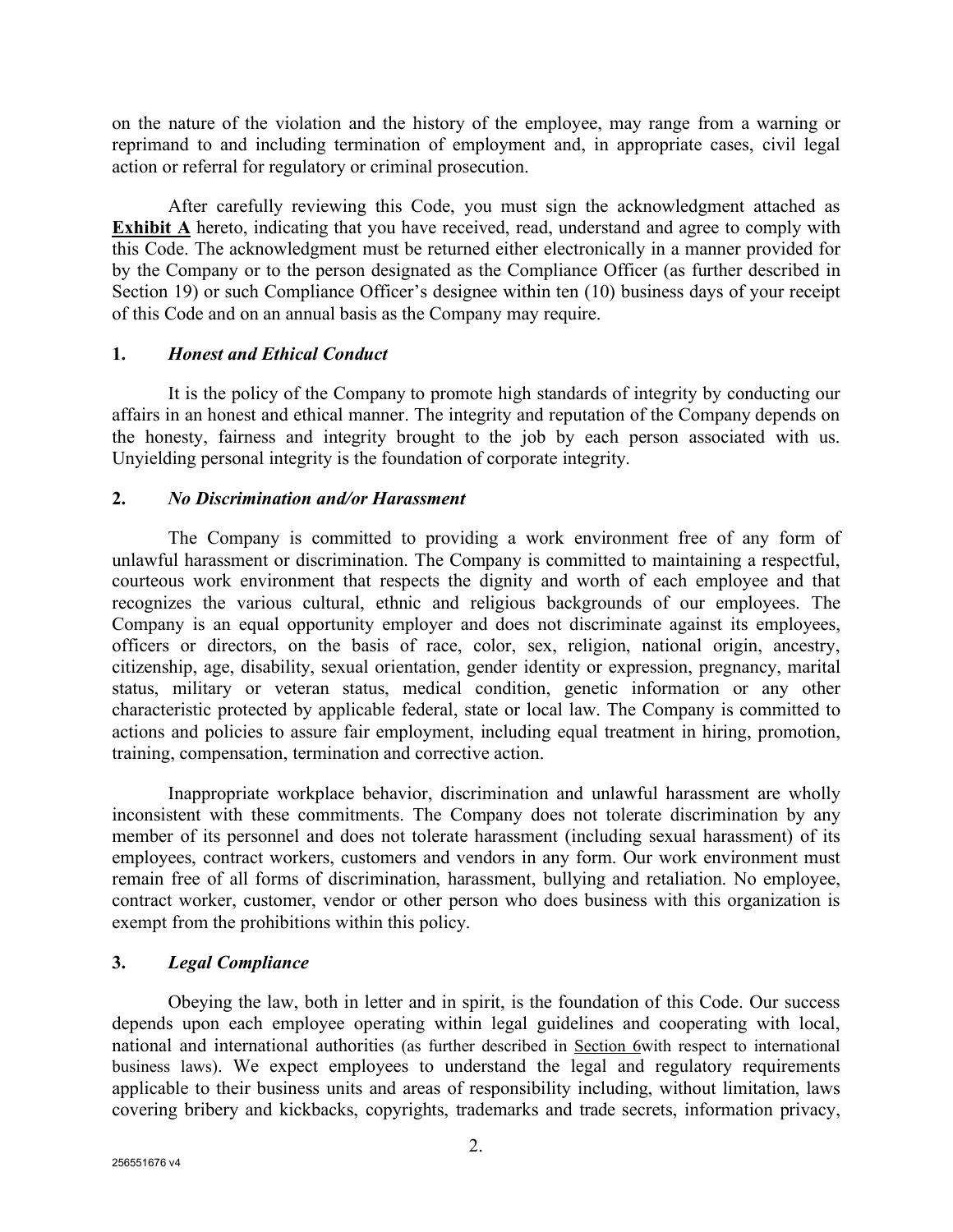insider trading, illegal political contributions, antitrust prohibitions, foreign corrupt practices, offering or receiving gratuities, environmental hazards, employment discrimination or harassment, occupational health and safety, false or misleading financial information or misuse of corporate assets. In particular, the research and development of pharmaceutical products is subject to a number of legal and regulatory requirements, including standards related to ethical research procedures, such as regarding animal welfare and human subjects protection, proper scientific conduct, and data integrity. We are committed to conducting research and development activities ethically, at the highest scientific standards, and in compliance with all applicable regulatory requirements. We expect employees to comply with all such requirements. We may hold periodic training sessions to ensure that all employees comply with the relevant laws, rules and regulations associated with their employment, including laws prohibiting insider trading (which are discussed in further detail in Section 5 below). While we do not expect you to memorize every detail of these laws, rules and regulations, we want you to be able to determine when to seek advice from others. If you do have a question in the area of legal compliance, it is important that you not hesitate to seek answers from your supervisor or the Compliance Officer (as further described in Section 19).

Disregard of the law will not be tolerated. Violation of domestic or foreign laws, rules and regulations may subject an individual, as well as the Company, to civil and/or criminal penalties. You should be aware that conduct and records, including emails, are subject to internal and external audits and to discovery by third parties in the event of a government investigation or civil litigation. It is in everyone's best interests to know and comply with our legal obligations.

### **4.** *Human Rights and Dignity*

The Company respects the basic human rights and dignity of all those it employs and expects every employee to exhibit courteous, professional behavior in all their interactions with co-workers, supervisors and fellow colleagues. We prohibit all forms of slavery, human trafficking, forced labor and child labor as defined by applicable law. We follow the applicable legal requirements for minimum working ages in the countries where we work. We comply with national and local laws on working hours, wages and benefits.

#### **5.** *Insider Trading*

Employees who have access to confidential (or "*nonpublic*") information are not permitted to use or share that information for stock trading purposes or for any other purpose except to conduct our business. All nonpublic information about the Company or about companies with which we do business is considered confidential information. To use material, nonpublic information in connection with buying or selling securities, including "tipping" others who might make an investment decision on the basis of this information, is both unethical and illegal. Employees must exercise the utmost care when handling material nonpublic information.

We have adopted a separate Insider Trading Policy with which you will be expected to comply as a condition of your employment with the Company. You should consult our Insider Trading Policy for more specific information on the definition of "inside" information and on buying and selling our securities or securities of companies with which we do business. Please refer to the Company's Insider Trading Policy for more detailed information.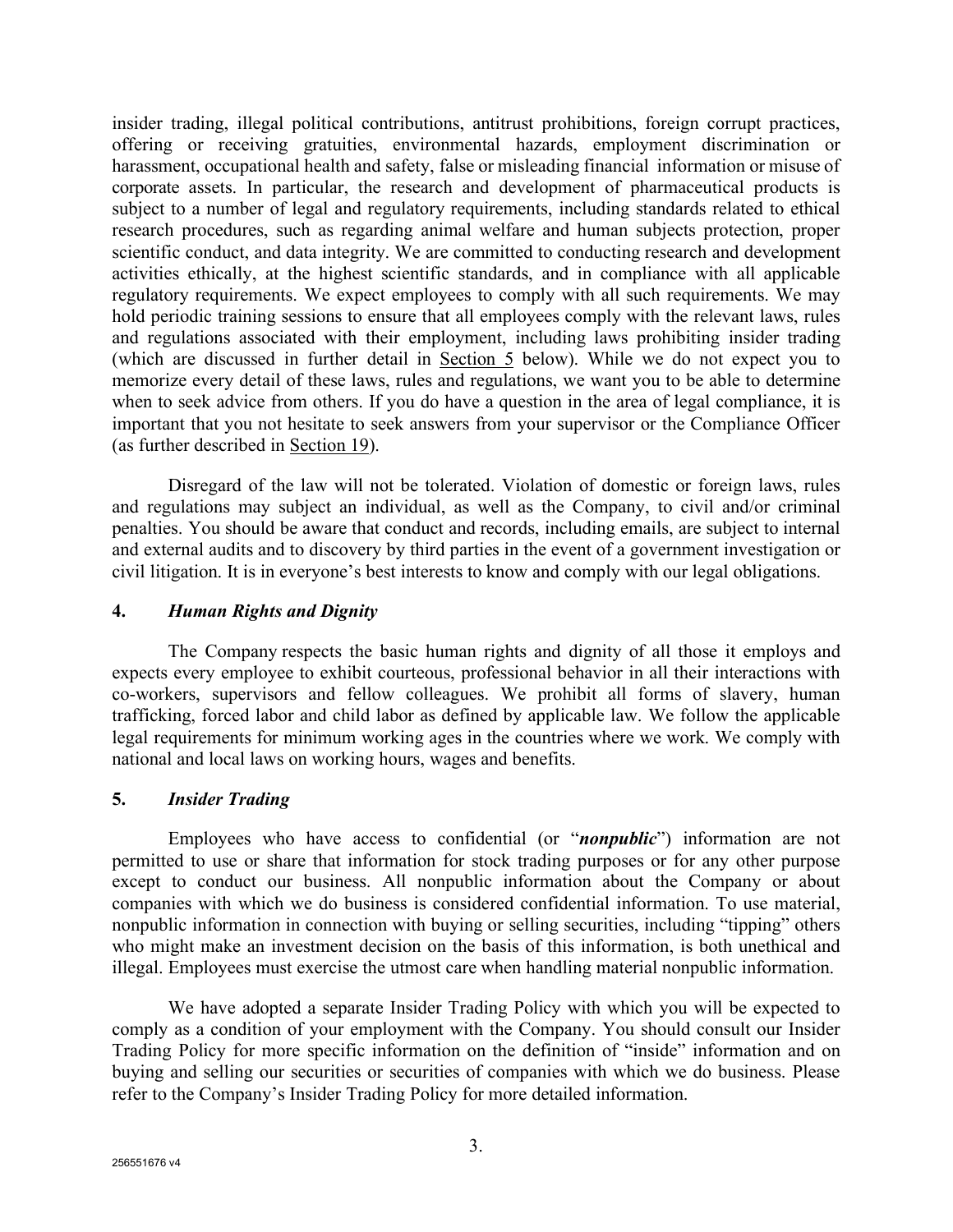While not part of this Code, the Company's other policies that apply to the Company's employees, including the Company's Anti-Corruption Policy, which may differ by business area and jurisdiction, are developed to support and reinforce the principles set forth in this Code. These various separate policies and standards can be accessed electronically through the Company's intranet site, or by request to the Compliance Officer.

## **6.** *International Business Laws*

Our employees are expected to comply with the applicable laws in all countries to which they travel, in which they operate and where we otherwise do business, including laws prohibiting bribery, corruption or the conduct of business with specified individuals, companies or countries. The fact that in some countries certain laws are not enforced or that violation of those laws is not subject to public criticism will not be accepted as an excuse for noncompliance. In addition, we expect employees to comply with U.S. laws, rules and regulations governing the conduct of business by its citizens and corporations outside the United States.

These U.S. laws, rules and regulations, which extend to all our activities outside the United States, include:

- The Foreign Corrupt Practices Act, which prohibits directly or indirectly giving anything of value to a government official to obtain or retain business or favorable treatment and requires the maintenance of accurate books of account, with all company transactions being properly recorded;
- U.S. Embargoes, which generally prohibit U.S. companies, their subsidiaries and their employees from doing business with or traveling to countries subject to sanctions imposed by the U.S. government (currently Crimea, Cuba, Iran, North Korea and Syria), as well as specific companies and individuals identified on lists published by the U.S. Treasury Department;
- U.S. Export Controls, which restrict exports from the United States and re-exports from other countries of goods, software and technology to many countries, and prohibit transfers of U.S.-origin items to denied persons and entities; and
- Anti-Boycott Regulations, which prohibit U.S. companies from taking any action that has the effect of furthering or supporting a restrictive trade practice or boycott imposed by a foreign country against a country friendly to the United States or against any U.S. person.

If you have a question as to whether an activity is restricted or prohibited, seek assistance before taking any action, including giving any verbal assurances that might be regulated by international laws. Additionally, we have adopted a separate Anti-Corruption Policy with which you will be expected to comply as a condition of your employment with the Company. You should consult our Anti-Corruption Policy for more specific information on compliance with the Foreign Corrupt Practices Act and other anti-corruption laws.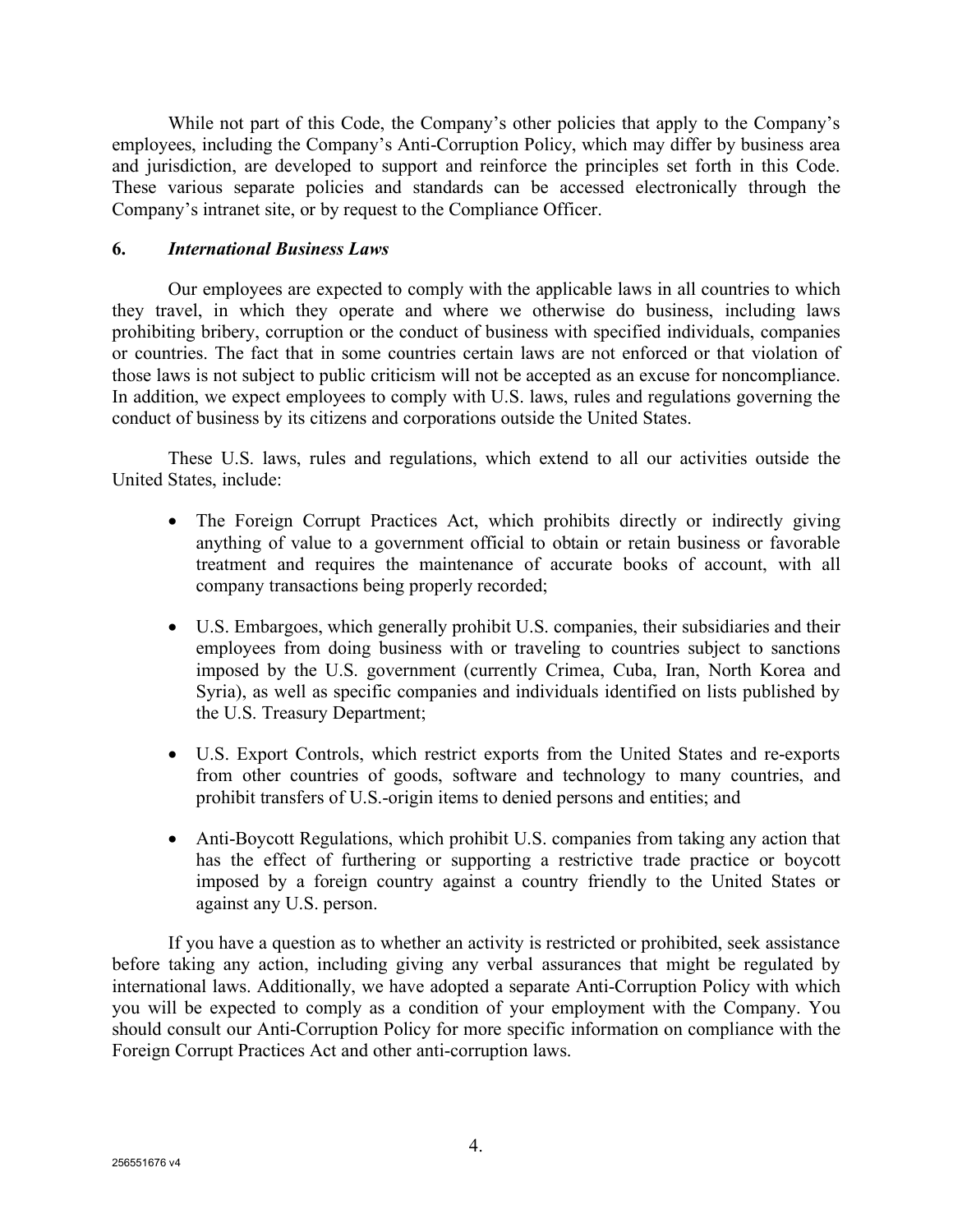### **7.** *Antitrust*

Antitrust laws are designed to protect the competitive process. These laws are based on the premise that the public interest is best served by vigorous competition and will suffer from illegal agreements or collusion among competitors. Antitrust laws generally prohibit:

- agreements, formal or informal, with competitors that harm competition or customers, including price fixing and allocations of customers, territories or contracts;
- agreements, formal or informal, that establish or fix the price at which a customer may resell a product; and
- the acquisition or maintenance of a monopoly or attempted monopoly through anticompetitive conduct.

Certain kinds of information, such as pricing, production, inventory, business plans, strategies, budgets, projections, forecasts, financial and operating information, methods and development plans, should not be exchanged with competitors, regardless of how innocent or casual the exchange may be and regardless of the setting, whether business or social.

Antitrust laws impose severe penalties for certain types of violations, including criminal penalties and potential fines and damages of millions of dollars, which may be tripled under certain circumstances. Understanding the requirements of antitrust and unfair competition laws of the various jurisdictions where we do business can be difficult, and you are urged to seek assistance from your supervisor or the Compliance Officer whenever you have a question relating to these laws.

### **8.** *Environmental Compliance*

Federal law imposes criminal liability on any person or company that contaminates the environment with any hazardous substance that could cause injury to the community or environment. Violation of environmental laws can involve monetary fines and imprisonment. We expect employees to comply with all applicable environmental laws.

It is our policy to conduct our business in an environmentally responsible way that minimizes environmental impacts. We are committed to minimizing and, if practicable, eliminating the use of any substance or material that may cause environmental damage, reducing waste generation and disposing of all waste through safe and responsible methods, minimizing environmental risks by employing safe technologies and operating procedures, and being prepared to respond appropriately to accidents and emergencies.

### **9.** *Conflicts of Interest*

We respect the rights of our employees to manage their personal affairs and investments and do not wish to impinge on their personal lives. At the same time, employees should avoid actual or potential conflicts of interest that occur when their personal interests may interfere in any way with the performance of their duties or the best interests of the Company. A conflicting personal interest could result from an expectation of personal benefit or gain (for you or an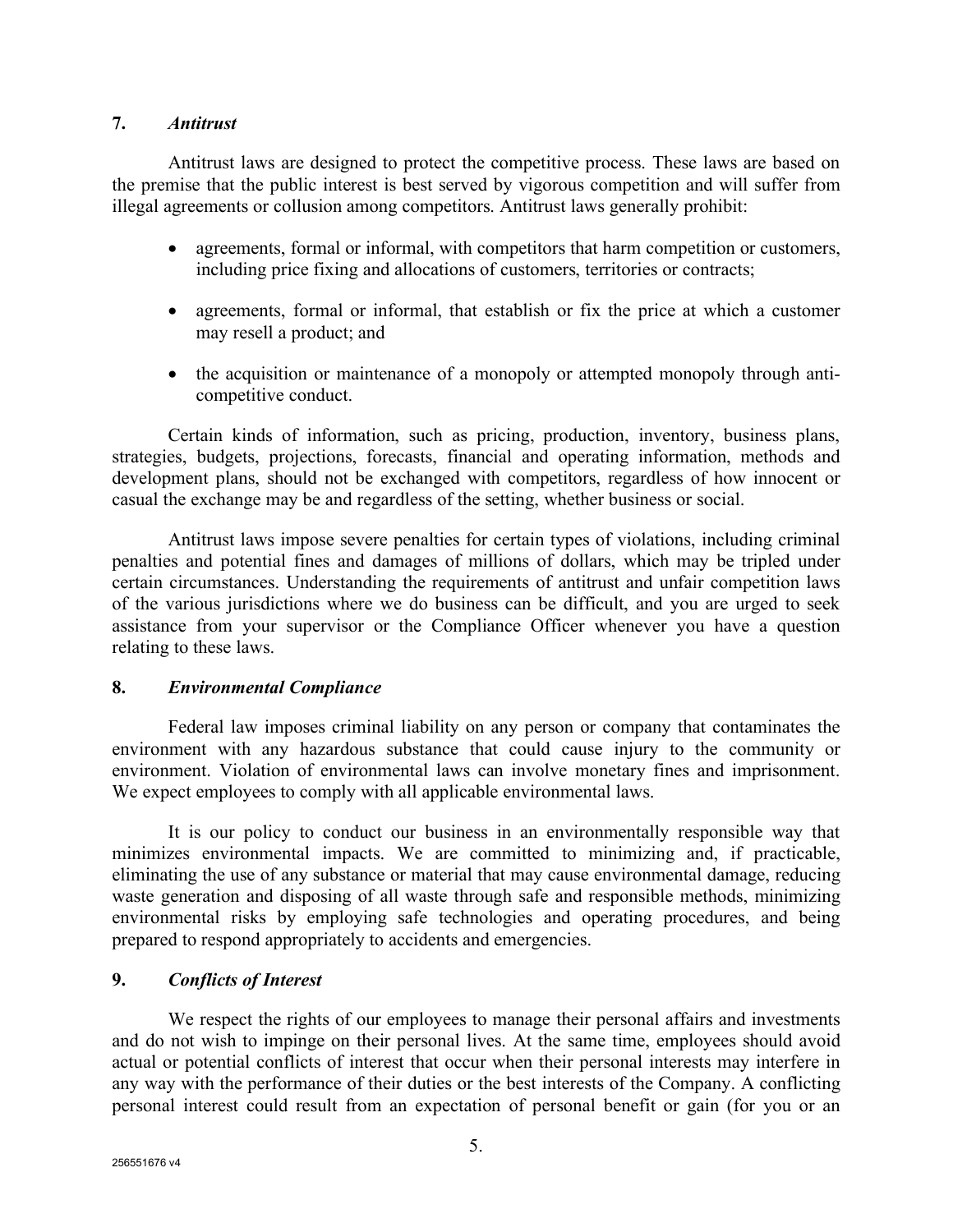family member) now or in the future or from a need to satisfy a prior or concurrent personal obligation. We expect our employees to be free from influences that conflict with the best interests of the Company or might deprive the Company of their undivided loyalty in business dealings. Even the appearance of a conflict of interest where none actually exists can be damaging and should be avoided. Whether or not a conflict of interest exists or will exist can be unclear. Conflicts of interest are prohibited unless specifically authorized as described below.

If you have any questions about a potential conflict or if you become aware of an actual or potential conflict, and you are not an officer or director of the Company, you should discuss the matter with your supervisor or the Compliance Officer (as further described in Section 19). Supervisors may not authorize conflict of interest matters or make determinations as to whether a problematic conflict of interest exists without first seeking the approval of the Compliance Officer and providing the Compliance Officer with a written description of the activity. If the supervisor is involved in the potential or actual conflict, you should discuss the matter directly with the Compliance Officer. Officers and directors may seek authorizations and determinations from the Audit Committee (the "*Audit Committee*") of the Company's Board of Directors. The most important factors used to determine whether a conflict of interest exists are: (a) whether the employee (or the employee's family member) is, or could be, in a position to influence the Company's relationship with a competitor, customer, partner, supplier or other service provider; and (b) whether the employee's judgment could be affected, or could appear to be affected, as it relates to a competitor, customer, partner, supplier or other service provider. You should not accept or receive improper personal benefits, or arrange for personal benefits, for a relative, friend or business associate.

Although no list can include every possible situation in which a conflict of interest could arise, the following are examples of situations that may, depending on the facts and circumstances, involve problematic conflicts of interests:

- **Having an employment or consulting relationship with, or serving on the board of, a competitor, customer, collaborator, partner or supplier or other service provider.** Activity that enhances or supports the position of a competitor to the detriment of the Company is prohibited, including employment by or service on the board of a competitor. Employment by or service on the board of a customer, partner, collaborator or supplier or other service provider is generally discouraged and you must seek authorization in advance if you plan to take such a position.
- **Engaging in outside employment or other activities that could interfere with your ability to do your job for the Company.** This includes moonlighting without permission or joining an expert network.
- **Owning, directly or indirectly, a significant financial interest in, or lending to, any entity that does business, seeks to do business or competes with us.** In addition to the factors described above, persons evaluating ownership in other entities for conflicts of interest will consider the size and nature of the investment; the nature of the relationship between the other entity and the Company; the employee's access to confidential information and the employee's ability to influence Company decisions. If you would like to acquire a financial interest of that kind, you must seek approval in advance.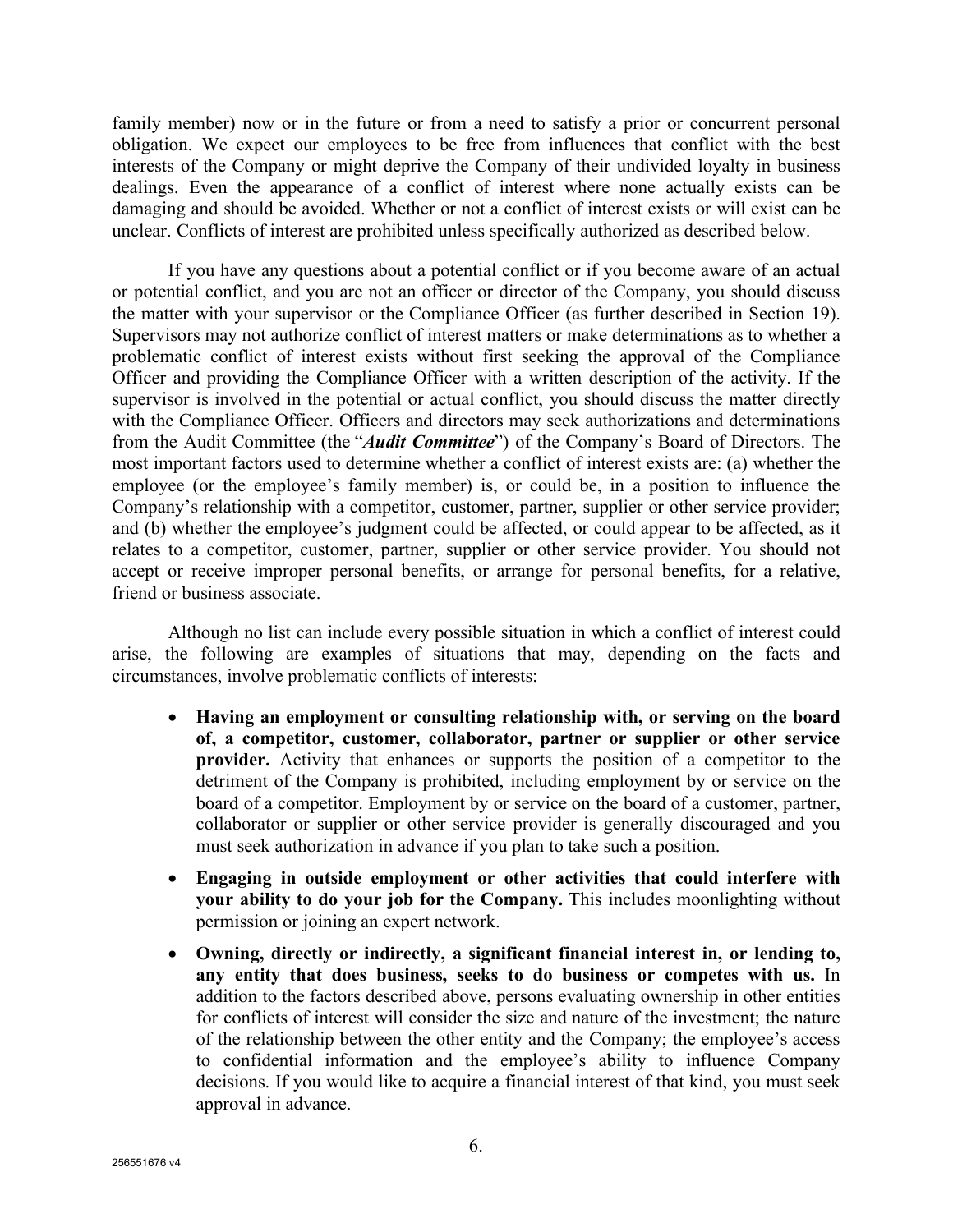- **Soliciting or accepting gifts, favors, loans or preferential treatment from any person or entity that does business or seeks to do business with us.** See Section 13 for further discussion of the issues involved in this type of conflict.
- **Soliciting contributions to any charity or for any political candidate from any person or entity that does business or seeks to do business with us**.
- **Taking personal advantage of corporate opportunities.** See Section 10 for further discussion of the issues involved in this type of conflict.
- **Conducting our business transactions with your family member or a business in which you have a significant financial interest.** Material related-party transactions approved by the Audit Committee and involving any executive officer or director will be publicly disclosed as required by applicable laws and regulations in keeping with the Company's Related Person Transactions Policy.
- **Taking other actions while conducting Company business to favor the interests of a family member, friend or relative.** This may include exercising supervisory or other authority on behalf of the Company over a co-worker who is also a family member, friend or relative. The employee's supervisor and/or the Compliance Officer will consult with the Human Resources department to assess the advisability of reassignment.

Loans to, or guarantees of obligations of, employees or their family members by the Company could constitute an improper personal benefit to the recipients of these loans or guarantees, depending on the facts and circumstances. Some loans are expressly prohibited by law and applicable law requires that our Board of Directors approve all loans and guarantees to employees. As a result, all loans and guarantees by the Company must be approved in advance by the Board of Directors or the Audit Committee.

Where a business relationship is determined to be in the Company's best interests, despite a potential conflict of interest, to mitigate the risk, certain procedures will be put in place, such as: clearing a potential conflict (potentially subject to conditions to mitigate any conflict, such as procedural safeguards), removal of an employee's discretion in the area of conflict, reassignment of job responsibilities or prohibition against continued participation in the conflicting activity.

This Code in no way impairs the right of any employee to engage in concerted activity to improve the terms and conditions of their employment.

### **10.** *Corporate Opportunities*

You may not take personal advantage of opportunities for the Company that are presented to you or discovered by you as a result of your position with us or through your use of corporate property or information, unless authorized in this Section or by your supervisor, the Compliance Officer or the Audit Committee, as described in Section 9 above. Even opportunities that are acquired privately by you may be questionable if they are related to our existing or proposed lines of business. Significant participation in an investment or outside business opportunity that is directly related to our lines of business must be pre-approved. You may not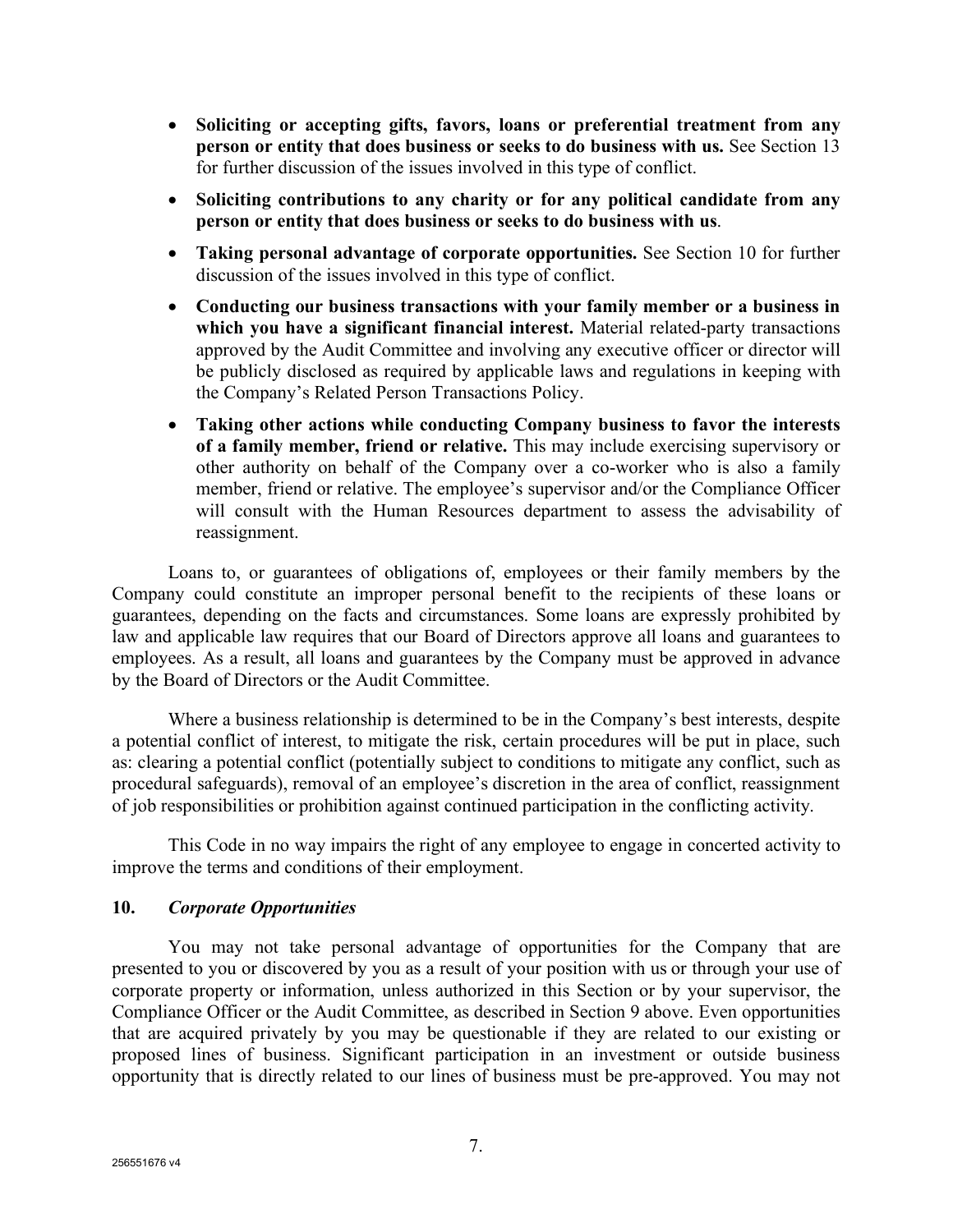use your position with us or corporate property or information for improper personal gain, nor should you compete with us in any way.

The Company agrees and acknowledges that certain of members of its Board of Directors (the "*Fund Directors*") are affiliated with professional investment funds or are engaged in, conduct or facilitate a comprehensive program of venture capital (including the development and creation of early-stage companies) and growth investing and therefore review the business plans and related proprietary information of many enterprises, and invest in numerous enterprises, including enterprises that may have products or services that compete directly or indirectly with those of the Company. The Company hereby agrees that, (a) to the fullest extent permitted under applicable law, no Fund Director shall be liable to the Company for any claim arising out of, or based upon, (i) the investment by such Fund Director or any affiliate of such Fund Director in any entity competitive with the Company, or (ii) actions taken by any partner, officer or other representative of such Fund Director or any affiliate of such Fund Director to assist any such competitive company, whether or not such action was taken as a member of the board of directors of such competitive company or otherwise, and whether or not such action has a detrimental effect on the Company, and (b) nothing in any agreement between the Company or its affiliates and any Fund Director or its affiliates shall preclude or in any way restrict the Fund Directors or their affiliates from investing, entering into strategic partnerships and business relationships, developing, or creating or invest in any company, and mentor, advise and otherwise interact with (including by providing individuals to serve on the boards of) or participating in any particular company or enterprise, whether or not such company or enterprise has products or services that compete with those of the Company. For the avoidance of doubt, it is not the intention of the Company that this Section 10 limit, impair or inhibit the Fund Directors and their affiliates from carrying on the activities mentioned above in good faith, including entering into strategic partnerships or business relationships with and/or investing in entities (including the development and creation of early-stage companies) that might result in competitive relationships and/or offer technologies or services competitive with or similar to the Company.

The Company renounces, to the fullest extent permitted by law, any interest or expectancy of the Company in, or in being offered an opportunity to participate in, any matter, transaction or interest that is presented to, or acquired, created or developed by, or which otherwise comes into the possession of any Fund Director or their affiliates, unless such opportunity was expressly offered to such person solely in his or her capacity as a director of the Company, and agrees that it shall not take any action, or adopt any resolution, inconsistent with the foregoing.

# **11.** *Maintenance of Corporate Books, Records, Documents and Accounts; Financial Integrity; Public Reporting*

The integrity of our records and public disclosure depends upon the validity, accuracy and completeness of the information supporting the entries to our books of account. Therefore, our corporate and business records should be completed accurately and honestly. The making of false or misleading entries, whether they relate to financial results, clinical trial or preclinical study results or otherwise, is strictly prohibited. Our records serve as a basis for managing our business and are important in meeting our obligations to customers, suppliers, partners, creditors,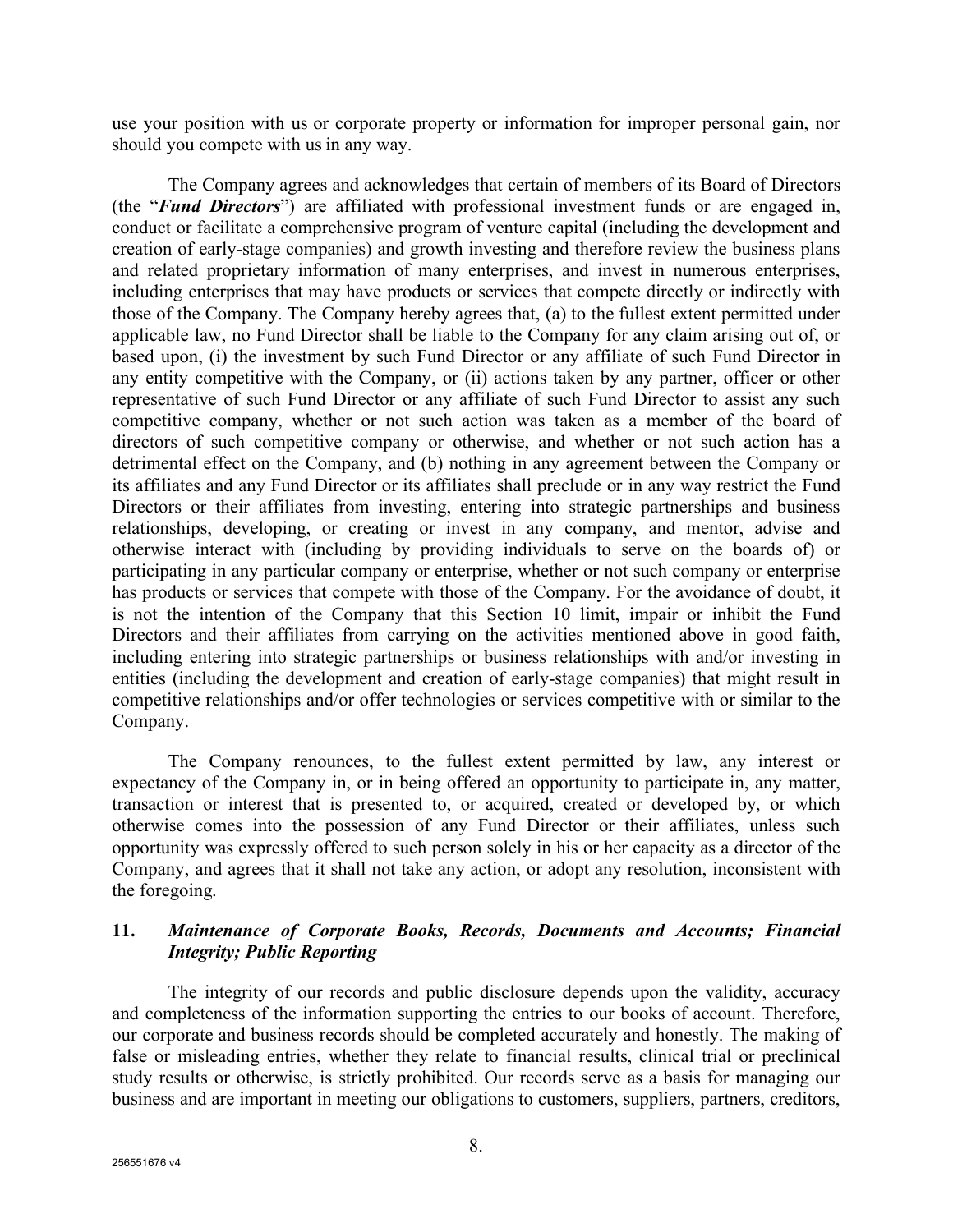employees and others with whom we do business. As a result, it is important that our books, records and accounts accurately and fairly reflect, in reasonable detail, our assets, liabilities, revenues, costs and expenses, as well as all transactions and changes in assets and liabilities. We require that:

- no entry be made in our books and records that intentionally hides or disguises the nature of any transaction or of any of our liabilities or misclassifies any transactions as to accounts or accounting periods;
- transactions be supported by appropriate documentation;
- the terms of sales and other commercial transactions be reflected accurately in the documentation for those transactions and all such documentation be reflected accurately in our books and records;
- employees comply with our system of internal controls; and
- no cash or other assets be maintained for any purpose in any unrecorded or "off-thebooks" fund.

Our accounting records are also relied upon to produce reports for our management, stockholders and creditors, as well as for governmental agencies. In particular, we rely upon our accounting and other business and corporate records in preparing the periodic and current reports that we file with the Securities and Exchange Commission (the "*SEC*"). Securities laws require that these reports provide full, fair, accurate, timely and understandable disclosure and fairly present our financial condition and results of operations. Employees who collect, provide or analyze information for or otherwise contribute in any way in preparing or verifying these reports should strive to ensure that our financial disclosure is accurate and transparent and that our reports contain all of the information about the Company that would be important to enable stockholders and potential investors to assess the soundness and risks of our business and finances and the quality and integrity of our accounting and disclosures. In addition:

- no employee may take or authorize any action that would cause our financial records or financial disclosure to fail to comply with generally accepted accounting principles, the rules and regulations of the SEC or other applicable laws, rules and regulations;
- all employees must cooperate fully with our finance and accounting personnel, as well as our independent public accountants and counsel, respond to their questions with candor and provide them with complete and accurate information to help ensure that our books and records, as well as our reports filed with the SEC, are accurate and complete;
- no employee, director or person acting under their direction, may coerce, manipulate, mislead or fraudulently influence our finance and accounting personnel, our independent public accountants or counsel; and
- no employee should knowingly make (or cause or encourage any other person to make) any false or misleading statement in any of our reports filed with the SEC or knowingly omit (or cause or encourage any other person to omit) any information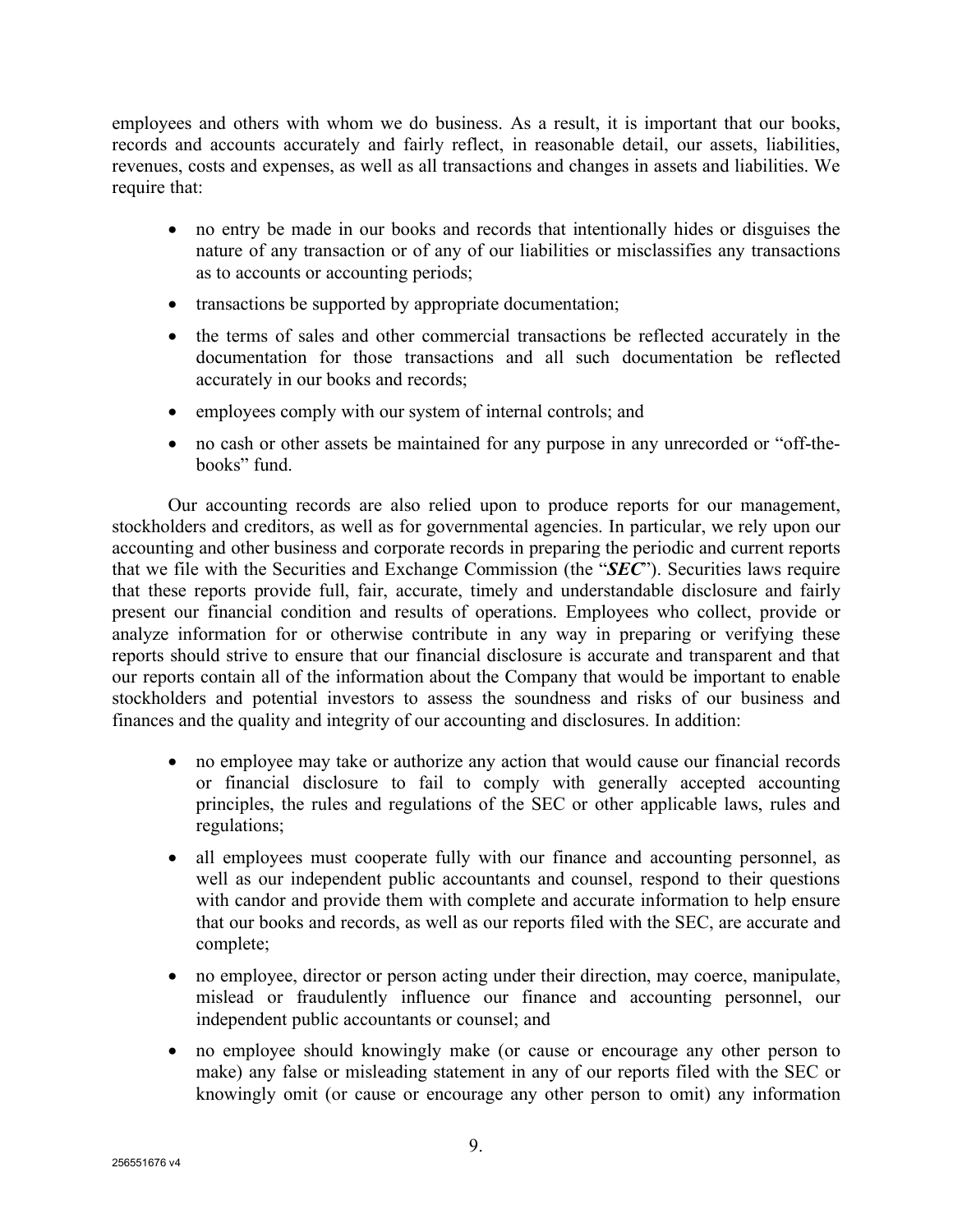necessary to make the disclosure in any of our reports accurate in all material respects.

Any employee who becomes aware of any departure from these standards has a responsibility to report his or her knowledge promptly to a supervisor, the Chief Financial Officer, the Compliance Officer, the Audit Committee or one of the other compliance resources described in Section 19 or in accordance with the provisions of the Company's Whistleblower Policy For Accounting and Auditing Matters (the "*Whistleblower Policy*").

### **12.** *Fair Dealing*

We strive to outperform our competition fairly and honestly. Advantages over our competitors are to be obtained through superior performance of our products and services, not through unethical or illegal business practices. Acquiring proprietary information from others through improper means, possessing trade secret information that was improperly obtained, or inducing improper disclosure of confidential information from past or present employees of other companies is prohibited, even if motivated by an intention to advance our interests. If information is obtained by mistake that may constitute a trade secret or other confidential information of another business, or if you have any questions about the legality of proposed information gathering, you must consult your supervisor or the Compliance Officer, as further described in Section 19.

You are expected to deal fairly with our customers, suppliers, partners, employees and anyone else with whom you have contact in the course of performing your job. Be aware that the Federal Trade Commission Act provides that "unfair methods of competition in commerce, and unfair or deceptive acts or practices in commerce, are declared unlawful." It is a violation of the Federal Trade Commission Act to engage in deceptive, unfair or unethical practices and to make misrepresentations in connection with sales activities.

Employees involved in procurement have a special responsibility to adhere to principles of fair competition in the purchase of products and services by selecting suppliers based exclusively on normal commercial considerations, such as quality, cost, availability, service and reputation, and not on the receipt of special favors.

### **13.** *Gifts and Entertainment*

Business gifts and entertainment are meant to create goodwill and sound working relationships and not to gain improper advantage with partners or customers or facilitate approvals from government officials. The exchange, as a normal business courtesy, of meals or entertainment (such as tickets to a game or the theatre or a round of golf) is a common and acceptable practice as long as it is reasonable in value and not extravagant. Unless in accordance with the Company's policy on gifts and entertainment, gifts and entertainment cannot be offered, provided or accepted by any employee unless consistent with customary business practices and not (a) of more than token or nominal monetary value, (b) in cash, (c) susceptible of being construed as a bribe or kickback, (d) made or received on a regular or frequent basis or (e) in violation of any laws. This principle applies to our transactions everywhere in the world, even where the practice is widely considered "a way of doing business." Employees should not accept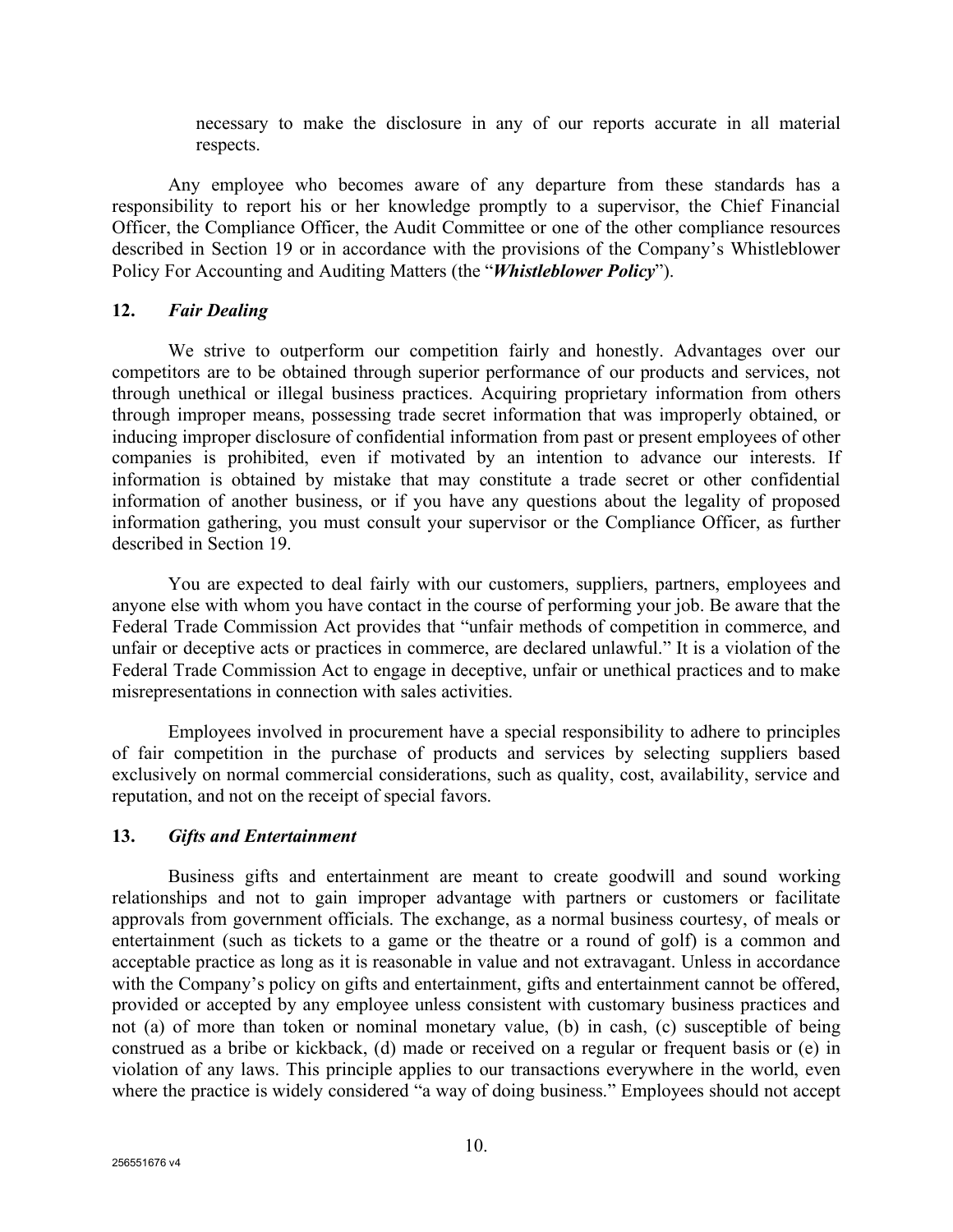gifts or entertainment that may reasonably be deemed to affect their judgment or actions in the performance of their duties. Our partners, customers, suppliers and the public at large should know that our employees' judgment is not for sale.

Under some statutes, such as the U.S. Foreign Corrupt Practices Act (further described in Section 6 above), giving anything of value to a government official to obtain or retain business or favorable treatment is a criminal act subject to prosecution and conviction. Accordingly, as set forth in the Anti-Corruption Policy, you must obtain the approval of the Compliance Officer prior to providing gifts, meals, travel benefits and other hospitalities to employees, officials, or agents of any government, political party, state-owned entity or public international organization.

Carefully review the Company's policy on gifts and entertainment and Anti-Corruption Policy and discuss with your supervisor or the Compliance Officer any proposed entertainment or gifts if you are uncertain about their appropriateness.

# **14.** *Protection and Proper Use of Company Assets*

All employees are expected to protect our assets and ensure their efficient use. Theft, carelessness and waste have a direct impact on our financial condition and results of operations. Our property, such as office supplies, computer equipment, laboratory or manufacturing supplies and office, laboratory or manufacturing space, are expected to be used only for legitimate business purposes, although incidental personal use may be permitted. You may not, however, use the Company's corporate name, any brand name or trademark owned or associated with the Company or any letterhead stationery for any personal purpose.

You may not, while acting on behalf of the Company or while using our computing or communications equipment or facilities, either:

- access the internal computer system (also known as "hacking") or other resource of another entity without express written authorization from the entity responsible for operating that resource; or
- commit any unlawful or illegal act, including harassment, libel, fraud, sending of unsolicited bulk email (also known as "spam") or material of objectionable content in violation of applicable law, trafficking in contraband of any kind or any kind of espionage.

If you receive authorization to access another entity's internal computer system or other resource, you must make a permanent record of that authorization so that it may be retrieved for future reference, and you may not exceed the scope of that authorization.

Unsolicited bulk email is regulated by law in a number of jurisdictions. If you intend to send unsolicited bulk email to persons outside of the Company, either while acting on our behalf or using our computing or communications equipment or facilities, you should contact your supervisor or the Compliance Officer for prior approval.

All data residing on or transmitted through our computing and communications facilities, including email and word processing documents, is the property of the Company and subject to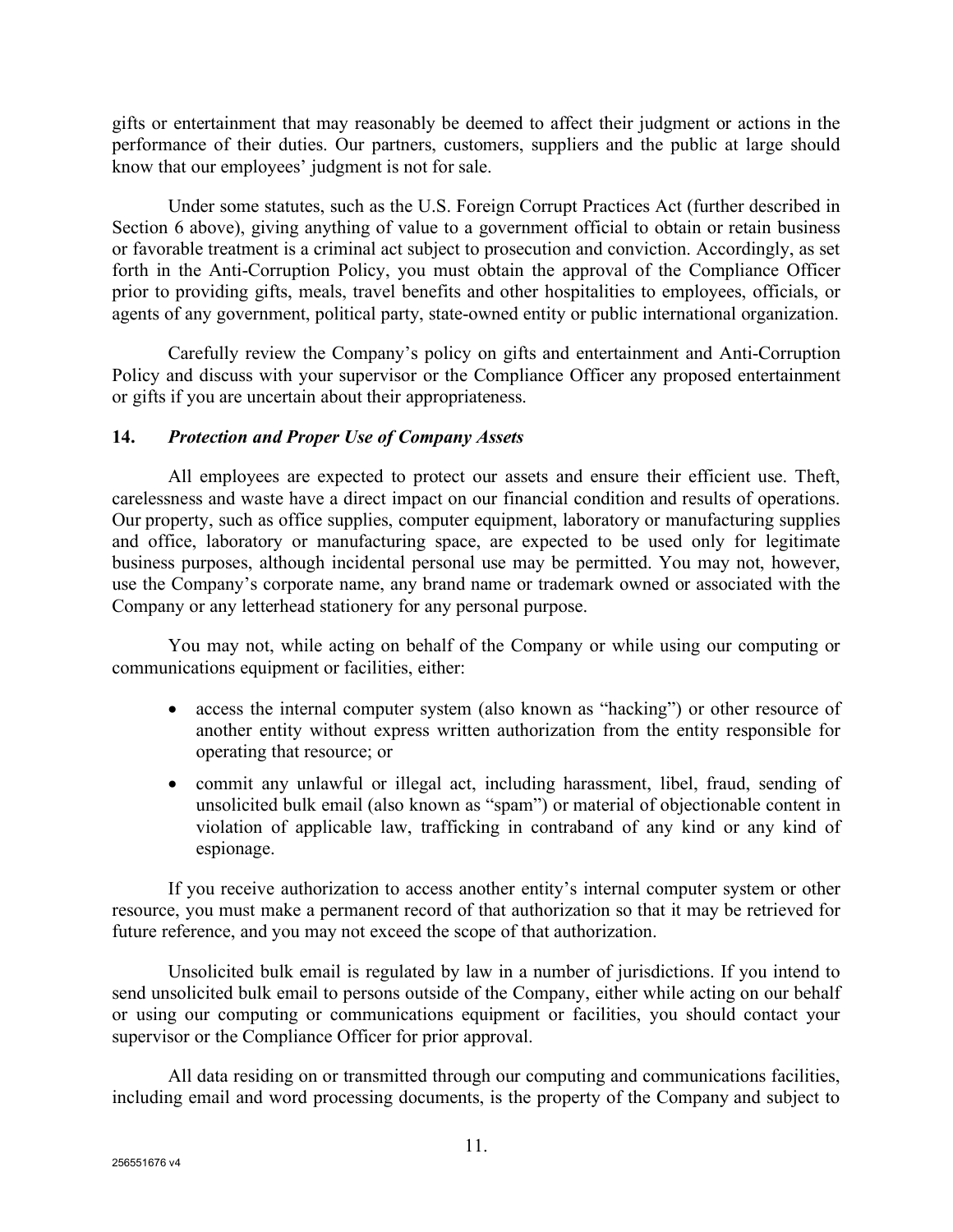inspection, retention and review by the Company, with or without an employee's or third party's knowledge, consent or approval, in accordance with applicable law. Any misuse or suspected misuse of our assets must be immediately reported to your supervisor or the Compliance Officer.

### **15.** *Personal Data*

The Company protects personal data, including that of colleagues, third parties and customers. In addition to personal data of our colleagues for employment purposes, the Company is also entrusted with personal data for purposes of conducting research and other business activities. We are accountable for protecting personal data and for only using that data in accordance with the Company's policies and procedures, and applicable laws and regulations.

### **16.** *Confidentiality*

One of our most important assets is our confidential information. As an employee of the Company, you may learn of information about the Company that is confidential and proprietary. You also may learn of information before that information is released to the general public. Employees who have received or have access to confidential information should take care to keep this information confidential. Confidential information includes any and all non-public knowledge, data or information of the Company that might be of use to competitors or harmful to the Company or its licensors, vendors or partners if disclosed, including (a) trade secrets, inventions, mask works, ideas, processes, formulas, software in source or object code, data, programs, other works of authorship, know-how, improvements, discoveries, developments, designs and techniques and any other proprietary technology, (b) information regarding research, development, new products, marketing and selling, business plans, budgets and unpublished financial statements, licenses, prices and costs, margins, discounts, credit terms, pricing and billing policies, quoting procedures, methods of obtaining business, forecasts, future plans and potential strategies, financial projections and business strategies, operational plans, financing and capital-raising plans, activities and agreements, internal services and operational manuals, methods of conducting Company business, suppliers and supplier information, and purchasing; (c) information regarding customers and potential customers of Company, including customer lists, names, representatives, their needs or desires with respect to the types of products or services offered by Company, proposals, bids, contracts and their contents and parties, the type and quantity of products and services provided or sought to be provided to customers and potential customers of Company and other non-public information relating to customers and potential customers; (d) information regarding any of Company's business partners and their services, including names, representatives, proposals, bids, contracts and their contents and parties, the type and quantity of products and services received by Company, and other nonpublic information relating to business partners; and (e) any other non-public information which a competitor of Company could use to the competitive disadvantage of Company. This information may be protected by patent, trademark, copyright and trade secret laws.

In addition, because we interact with other companies and organizations, there may be times when you learn confidential and/or proprietary knowledge, data or information about other companies before that information has been made available to the public. You must treat this information in the same manner as you are required to treat our confidential and proprietary information, except (a) in connection with my work for the Company; or (b) when expressly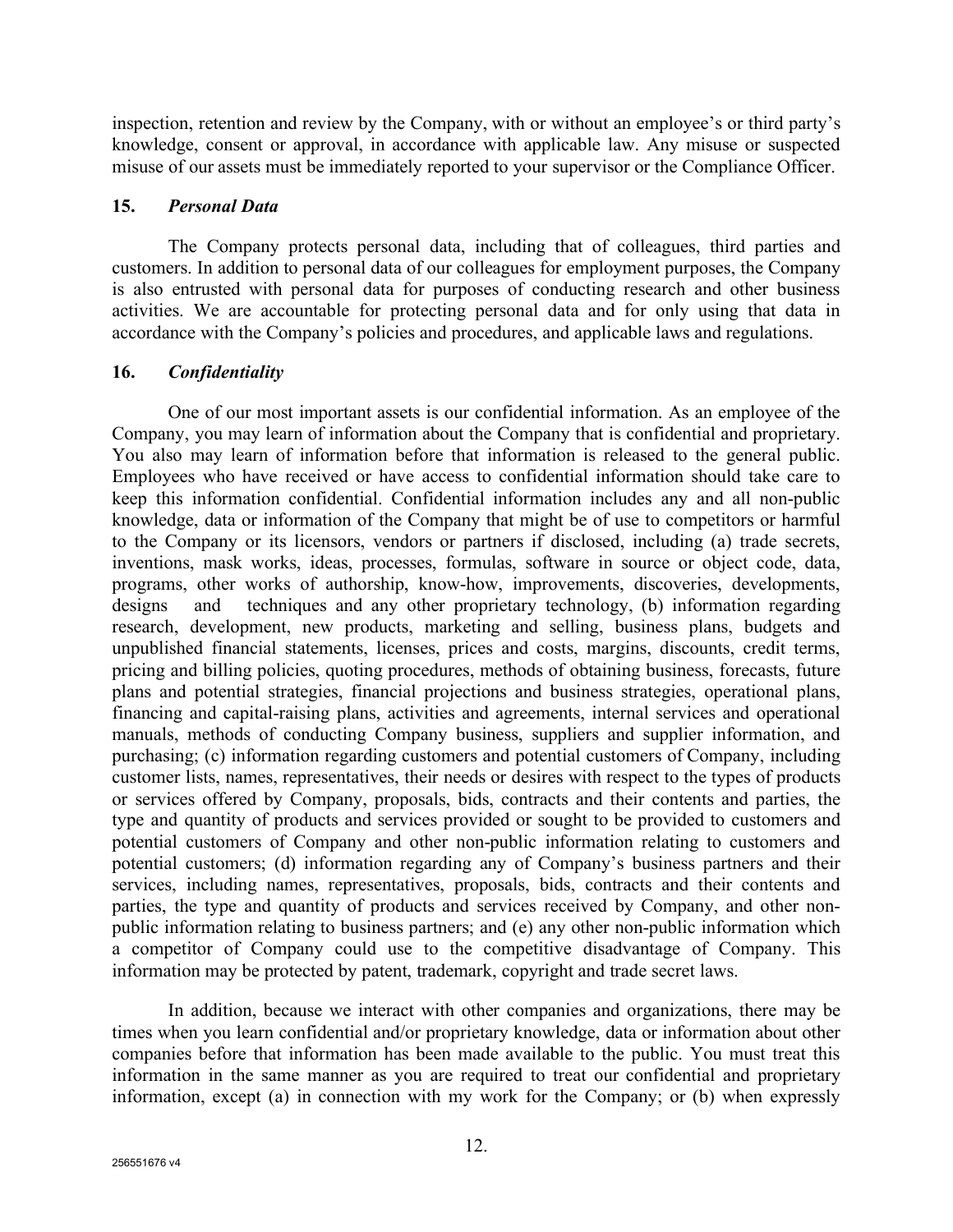authorized by an officer of the Company in writing. There may even be times when you must treat as confidential the fact that we have an interest in, or are involved with, another company.

At all times during and after your association with the Company, you will keep confidential and proprietary information confidential, and will not disclose, use, lecture upon, or publish any such information, unless and until (a) such disclosure, use or publication is required in connection with your work for the Company; (b) an officer of the Company expressly authorizes such disclosure; (c) that information is released to the public through approved channels (usually through a press release, an SEC filing or a formal communication from a member of senior management, as further described in Section 17); or (d) it is otherwise legally mandated. You will obtain the Company's written approval before publishing or submitting for publication any material (written, oral, or otherwise) that discloses and/or incorporates any such information. Every employee has a duty to refrain from disclosing to any person confidential or proprietary information about us or any other company learned in the course of employment here, until that information is disclosed to the public through approved channels. This policy requires you to refrain from discussing confidential or proprietary information with outsiders and even with other employees of the Company, unless those fellow employees have a legitimate need to know the information in order to perform their job duties; provided that a Fund Director may disclose such information to his or her affiliates so long as such entity has certified to the Company that it has established its own insider trading controls and procedures in compliance with applicable securities laws. Unauthorized use or distribution of this information could also be illegal and result in civil liability and/or criminal penalties.

You should also take care not to inadvertently disclose confidential information. Materials that contain confidential information, such as memos, notebooks, mobile devices, thumb drives or other data storage devices and laptop computers, should be stored securely. Unauthorized posting or discussion of any information concerning our business, information or prospects on the Internet is prohibited. You may not discuss our business, information or prospects in any "chat room," regardless of whether you use your own name or a pseudonym. Be cautious when discussing sensitive information in public places like elevators, airports, restaurants and "quasi-public" areas in and around our place of business. All Company emails, voicemails and other communications are presumed confidential and should not be forwarded or otherwise disseminated outside of the Company except where required for legitimate business purposes.

In addition to the above responsibilities, if you are handling information protected by any privacy policy published by us then you must handle that information in accordance with the applicable policy.

To be clear, this obligation of confidentiality does not prohibit you from making a disclosure:

- which amounts to a protected disclosure or "whistleblowing" within the meaning of local law;
- in order to report an offense to a law enforcement or regulatory agency or to cooperate with a criminal or regulatory investigation or prosecution;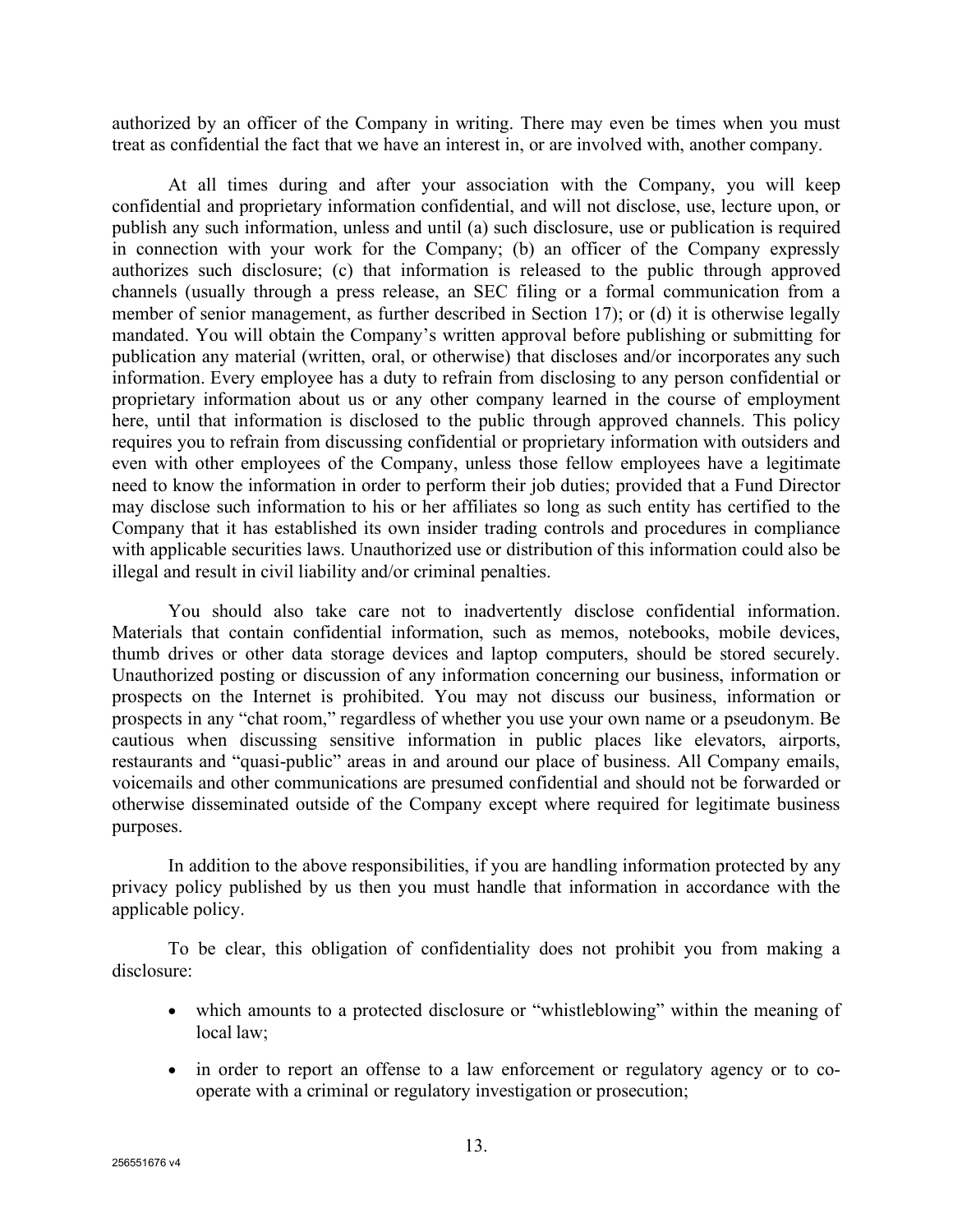- for the purposes of reporting misconduct, or a serious breach of regulatory requirements, to anybody responsible for supervising or regulating the matters in question;
- to engage in concerted activity to improve the terms and conditions of his or her employment;
- if and to the extent required by law; or
- of any possible violation of law or regulation to any government agency or entity during or following your employment, without notice to the Company.

You will not be held criminally or civilly liable under any federal or state trade secret law for the disclosure of a trade secret that is made: (1) in confidence to a federal, state, or local government official, either directly or indirectly, or to an attorney, and solely for the purpose of reporting or investigating a suspected violation of law; or (2) in a complaint or other document filed in a lawsuit or other proceeding, if such filing is made under seal.

### **17.** *Media/Public Discussions*

The Company places a high value on its credibility and reputation in the community. What is written or said about the Company in the news media, on social media and in the investment community directly impacts our reputation, positively or negatively. Our policy is to provide timely, accurate and complete information in response to public requests (media, analysts, etc.), consistent with our obligations to maintain the confidentiality of competitive and proprietary information and to prevent selective disclosure of market-sensitive financial data. In addition, the Company is required to periodically make public certain information about itself, and file regular reports concerning its financial and operational performance. The Company also from time to time may choose to issue information of interest to its shareholders or the general public. The Company is committed to ensuring that its communications are truthful, meaningful, consistent, and in compliance with all laws.

To ensure compliance with its standards and its legal obligations, the Company limits the persons who may speak on behalf of the Company and has extensive procedures in place to review and approve all public communications on behalf of the Company, including communications made on behalf of the Company on social media. You should direct all news media or other public requests for information regarding the Company on behalf of the Company to the Company's Chief Executive Officer, Chief Financial Officer or Chief Operating Officer. We have designated our Chief Executive Officer, Chief Financial Officer and Chief Operating Officer as our official spokespersons for financial, strategic, operational, regulatory, scientific, clinical, technical and other related information on behalf of the Company. Unless a specific exception has been made by our Chief Executive Officer, Chief Financial Officer or Chief Operating Officer, these designees are the only people who may communicate with the press or on social media on behalf of the Company. You also may not provide any information to the media on behalf of the Company off the record, for background, confidentially or secretly.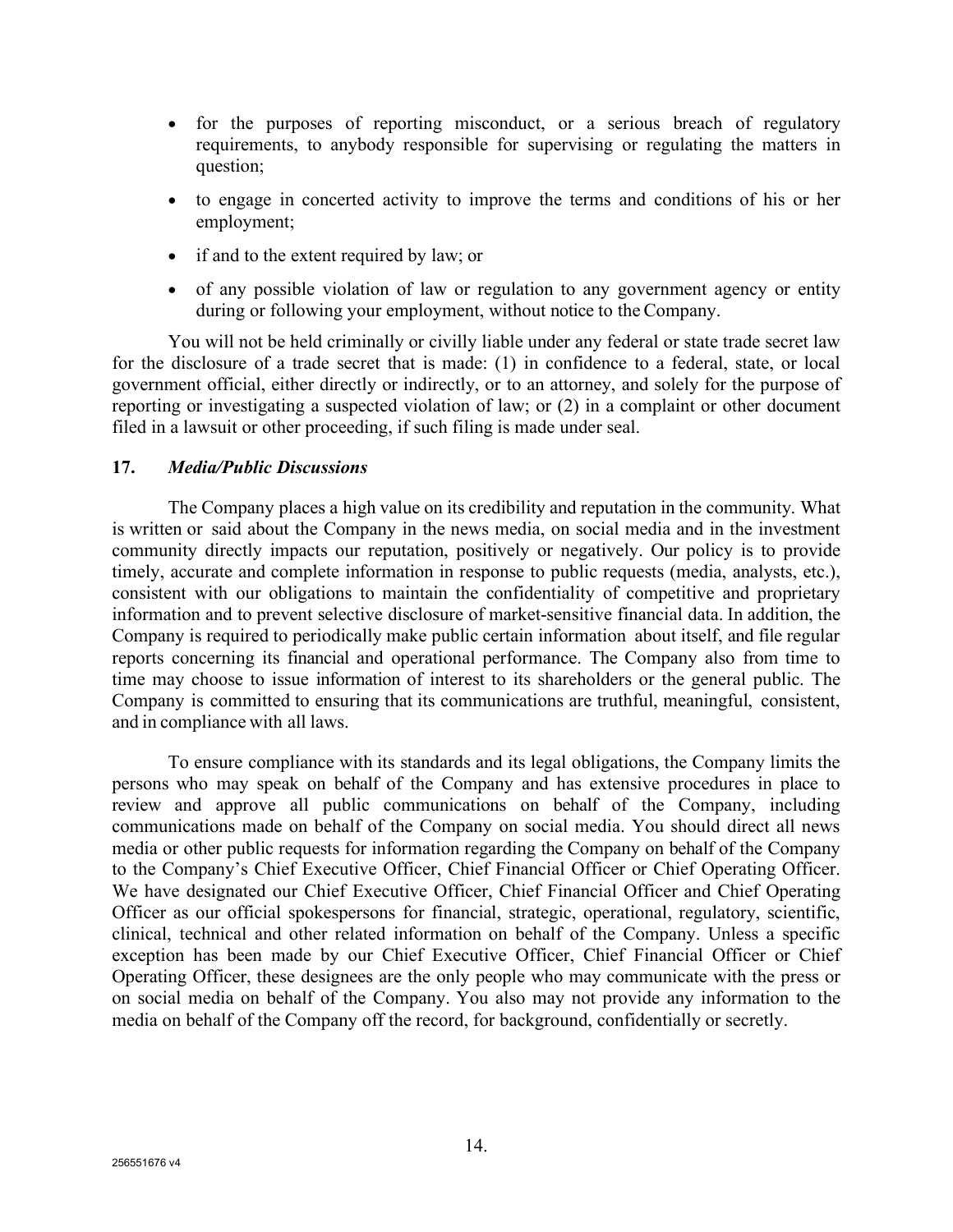### **18.** *Waivers*

Any waiver of this Code for executive officers (including, where required by applicable laws, our principal executive officer, principal financial officer, principal accounting officer or controller (or persons performing similar functions)) or directors may be authorized only by our Board of Directors or, to the extent permitted by the rules of The Nasdaq Stock Market and our Corporate Governance Guidelines, a committee of the Board of Directors, and will be disclosed as required by applicable laws, rules and regulations.

## **19.** *Compliance Standards and Procedures*

# *Compliance Resources*

To facilitate compliance with this Code, we have implemented a program of Code awareness, training and review. We have appointed our Chief Financial Officer to the position of Compliance Officer to oversee this program. In the future, we may appoint another senior officer as the Compliance Officer. The Compliance Officer may also designate additional individuals to assist him or her in carrying out all duties of the Compliance Officer. The Compliance Officer and his or her designees, if any, can be reached at tcoelho@cincor.com. The Compliance Officer is a person to whom you can address any questions or concerns. In addition to fielding questions or concerns with respect to potential violations of this Code, the Compliance Officer is responsible for:

- investigating possible violations of this Code;
- training new employees in Code policies;
- conducting annual training sessions to refresh employees' familiarity with this Code;
- distributing copies of this Code annually via email to each employee with a reminder that each employee is responsible for reading, understanding and complying with this Code;
- updating this Code as needed and alerting employees to any updates, with appropriate approval of the Board of Directors or Audit Committee, as appropriate, to reflect changes in the law, Company operations and recognized best practices, and to reflect the Company's experience; and
- otherwise promoting an atmosphere of responsible and ethical conduct.

Your most immediate resource for any matter related to this Code is your supervisor. He or she may have the information you need or may be able to refer the question to another appropriate source. There may, however, be times when you prefer not to go to your supervisor. In these instances, you should feel free to discuss your concern with the Compliance Officer. If you are uncomfortable speaking with the Compliance Officer because he or she works in your department or is one of your supervisors, please contact the CEO or the Audit Committee. Of course, if your concern involves potential misconduct by another person and relates to questionable accounting or auditing matters under the Company's Whistleblower Policy, you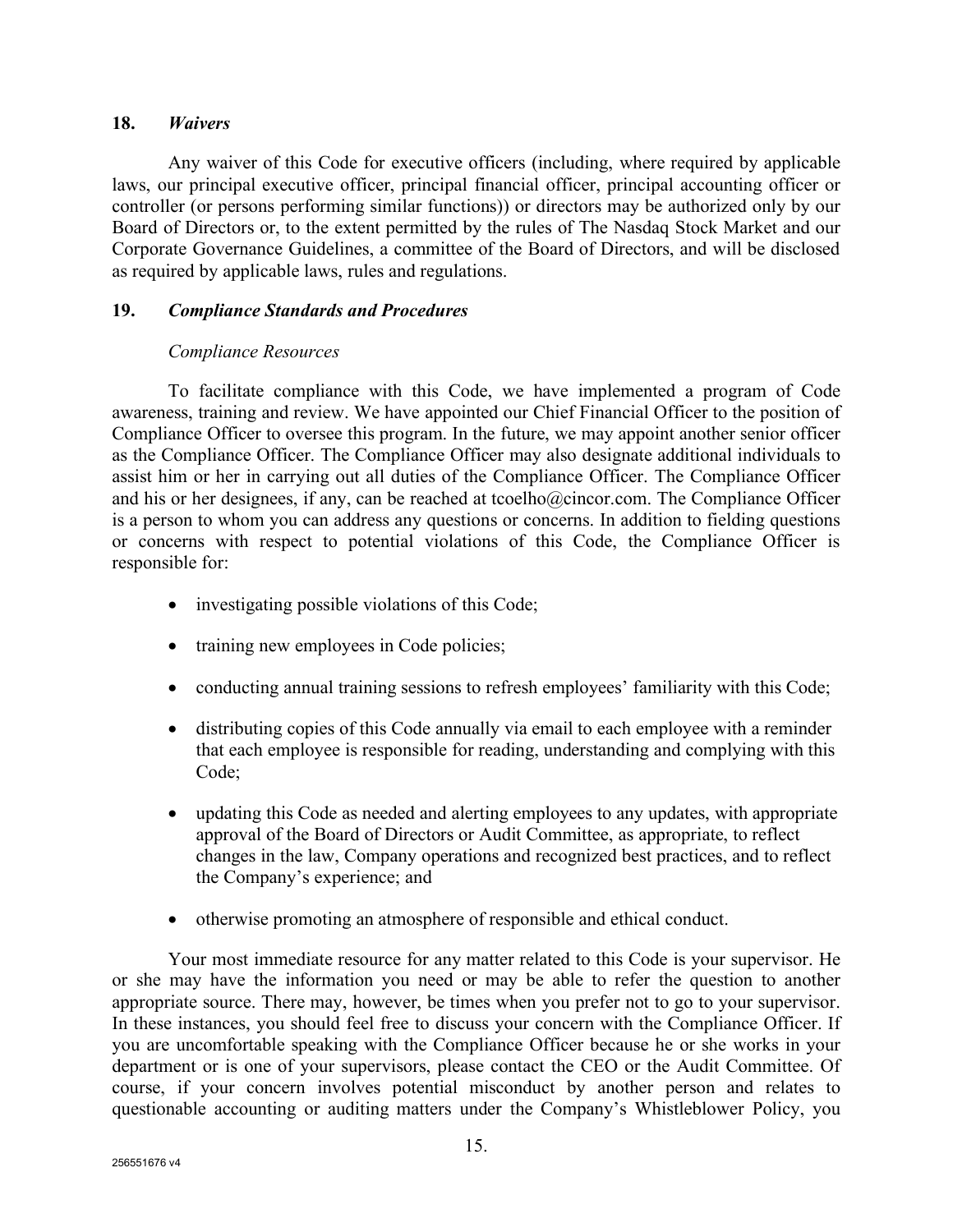may report that violation as set forth in such policy. Similarly, if potential misconduct falls under other Company policies, such as the Anti-Corruption Policy or the anti-discrimination and harassment policies, you must follow any reporting provisions in those policies.

We have established a 24/7 toll-free compliance hotline at 844-965-3530, a mobile intake site at cincormobile.ethicspoint.com and a web intake site at cincor.ethicspoint.com, which are available to those who wish to ask questions about Company policy, seek guidance on specific situations or report violations of this Code. The toll-free number and websites are operated by a third party unaffiliated with the Company. You may also report potential misconduct anonymously through the external toll-free number and websites if you prefer, although the Compliance Officer will be unable to obtain follow-up details from you that may be necessary to investigate the matter. Whether you identify yourself or remain anonymous, your contact with the compliance hotline and websites will be kept strictly confidential to the extent reasonably possible within the objectives of this Code, and subject to applicable law, regulations or legal proceedings.

### *Clarifying Questions and Concerns; Reporting Possible Violations*

If you encounter a situation or are considering a course of action and its appropriateness is unclear, discuss the matter promptly with your supervisor or the Compliance Officer; even the appearance of impropriety can be very damaging and should be avoided.

If you are aware of a suspected or actual violation of Code standards by others, you have a responsibility to report it. Whether you decide to report anonymously or not, you are expected to promptly provide a compliance resource with a specific description of the violation that you believe has occurred, including any information you have about the persons involved and the time of the violation. Whether you choose to speak with your supervisor or the Compliance Officer, you should do so without fear of any form of retaliation. We will take prompt disciplinary action against any employee who retaliates against you, including termination of employment.

Supervisors must promptly report any complaints or observations of Code violations to the Compliance Officer. If you believe your supervisor has not taken appropriate action, you should contact the Compliance Officer directly. Unless a conflict of interest exists, the Compliance Officer or his or her designee will investigate all reported possible Code violations promptly and with the highest degree of confidentiality that is possible under the specific circumstances. Neither you nor your supervisor may conduct any preliminary investigation, unless authorized to do so by the Compliance Officer. Your cooperation in the investigation will be expected. As needed, the Compliance Officer will consult with legal counsel, the Human Resources department, the Audit Committee or Nominating Committee and/or others with expertise concerning the core issue(s) under investigation. It is our policy to employ a fair process by which to determine violations of this Code.

With respect to any complaints or observations of violations that may involve accounting, internal accounting controls and auditing concerns, under the Company's Whistleblower Policy**,**  the Compliance Officer shall promptly inform the Audit Committee, and the Audit Committee shall be responsible for supervising and overseeing the inquiry and any investigation that is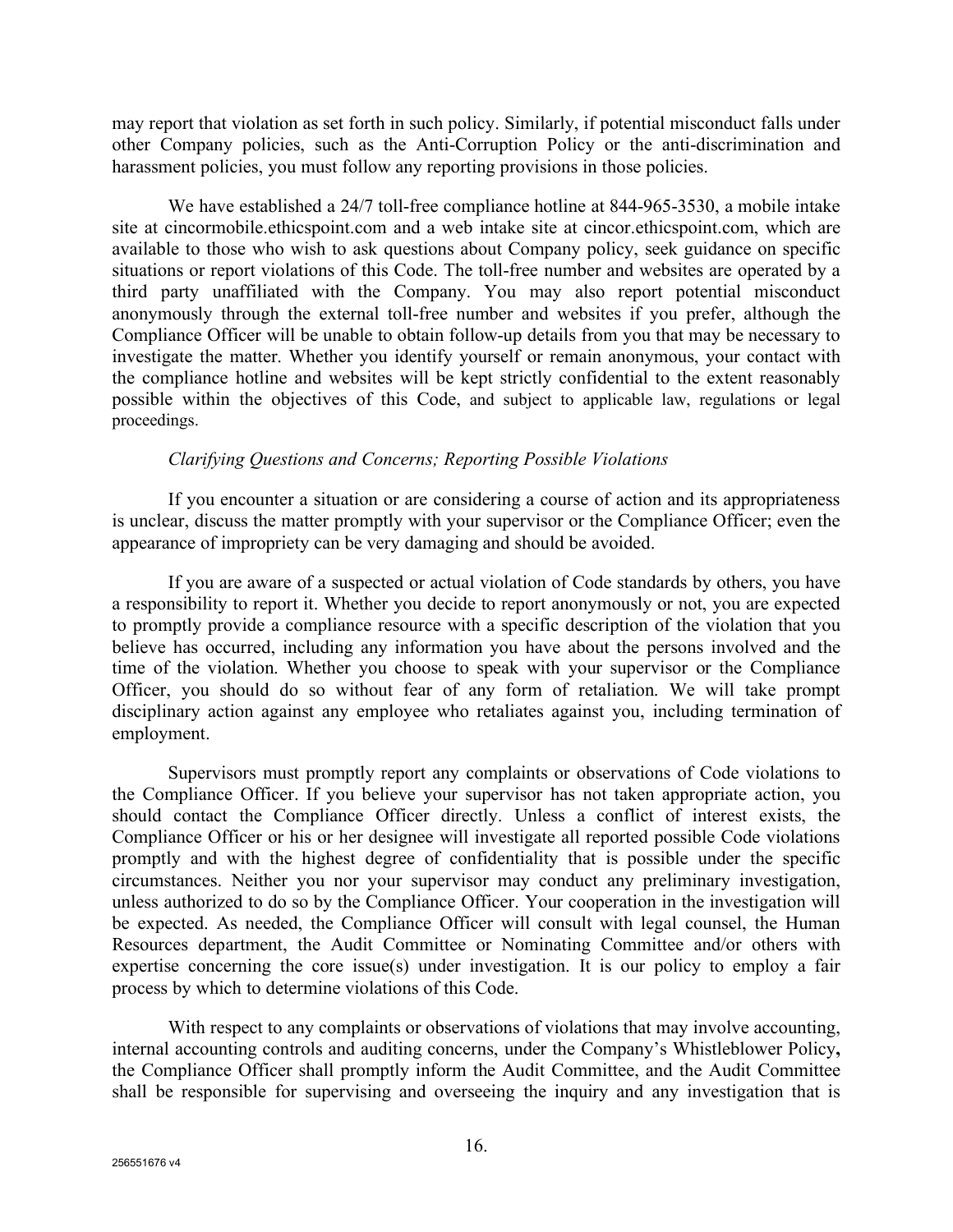undertaken. If a potential violation is reported via the confidential hotline or web forms as provided under the Whistleblower Policy and this Code the Audit Committee will be notified automatically and directly.

We all have a duty to fully cooperate with any audit and investigation requests by the Company. That means promptly responding to these requests, making yourself available for meetings; providing full, accurate and truthful information; preserving relevant documents and keeping confidential information you learn during an investigation. This helps the Company meet its responsibility to ensure that its processes and controls are operating effectively. If you receive a request for information or documents about the Company from a government or regulatory agency, law enforcement or an outside lawyer, you should immediately contact the Compliance Officer for assistance.

If any investigation indicates that a violation of this Code has probably occurred, we will take such action as we believe to be appropriate under the circumstances. If we determine that an employee is responsible for a Code violation, he or she will be subject to disciplinary action up to, and including, termination of employment and, in appropriate cases, civil action or referral for criminal prosecution. Appropriate action may also be taken to deter any future Code violations.

### *No Retaliation*

The Company prohibits retaliation against an employee who, in good faith, seeks help or reports known or suspected violations. As such, if you report an actual or suspected violation by another, you will not be subject to discipline, detrimental treatment or retaliation of any kind for making a report in good faith. Any reprisal or retaliation against an employee because the employee, in good faith, sought help or filed a report will be subject to disciplinary action, including potential termination of employment.

### **20.** *Changes; Annual Review*

Any changes to this Code may only be made by the Audit Committee and will be recommended to the Board of Directors for approval and effective upon approval by the Board of Directors. The Audit Committee will review and reassess the adequacy of this Code at least annually and recommend to the Board of Directors any changes the Audit Committee determines are appropriate. All changes must be promptly disclosed as required by law or regulation.

### **21.** *Website Disclosure*

This Code, as may be amended from time to time, shall be posted on the Company's website. The Company shall state in its annual proxy statement that this Code is available on the Company's website and provide the website address as required by law or regulation.

### **Approved: December 13, 2021 Effective: January 6, 2022**